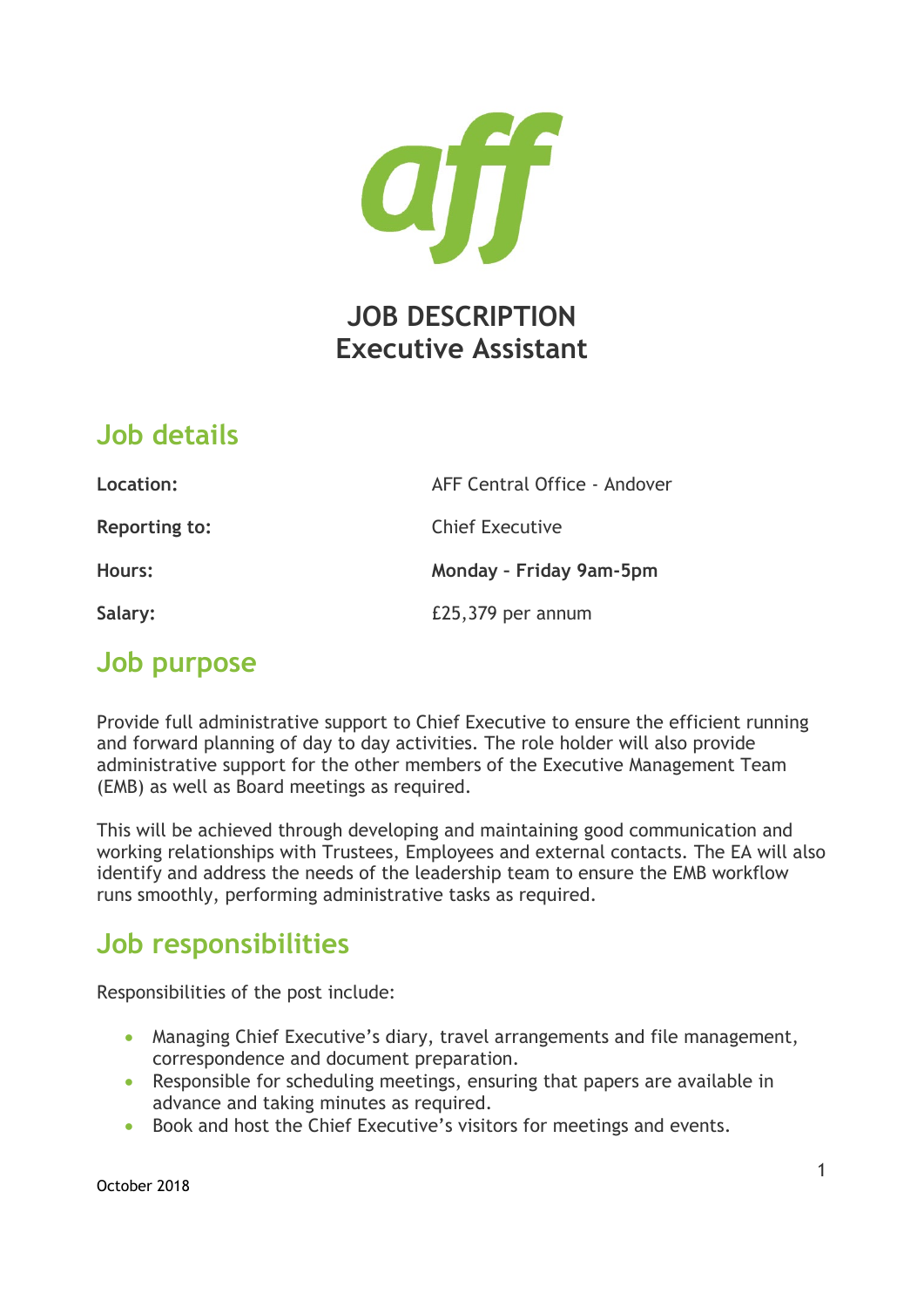- Prepare reports, compile and collate papers, information and statistics as required.
- Provide administrative and diary support as needed to the EMB
- Administration of various committees and Board meetings, preparation of agendas and reports in liaison with the Chair of Trustees and taking confidential minutes.
- Administration of EMB team meetings including collating and distributing agendas and taking minutes
- Conduct compliance checks on internal processes
- Assist and lead on delivery of projects, setting clear milestones, balancing competing priorities, monitoring progress and resolving any issues as they arise
- Attending and participating in AFF meetings, training and events as appropriate.
- Any other duties appropriate to the post, as required by the needs of the organisation from time to time

# **Self-development, team-working and conduct**

All staff members should:

- Undertake appropriate personal development, and maintain and develop skills and knowledge as determined by the Performance Review process and in contact with your line manager (subject to the availability of resources).
- Monitor and maintain a safe working environment and working practices, at all times, and report any health and safety issues or risks to the AFF H&S point of contact.
- Work as a positive team member, in accordance with AFF's Equal Opportunities and Dignity at Work policy and procedures.
- Behave in a professional manner at all times, reflecting and maintaining AFF's Core Values, and generating a positive image of AFF to all stakeholders.
- Adhere to all AFF policies and procedures to ensure these are maintained at all times.

# **Knowledge, skills and experience needed for the job**

• All applicants must be eligible to work in the UK.

#### **ESSENTIAL**

Excellent organisational and administrative skills with previous experience of providing support at Executive level

Outstanding communication skills with a high command of English

Strong writing and proof-reading skills and attention to detail

Excellent interpersonal skills and ability to build effective and resilient relationships at all levels and with key stakeholders while demonstrating tact and diplomacy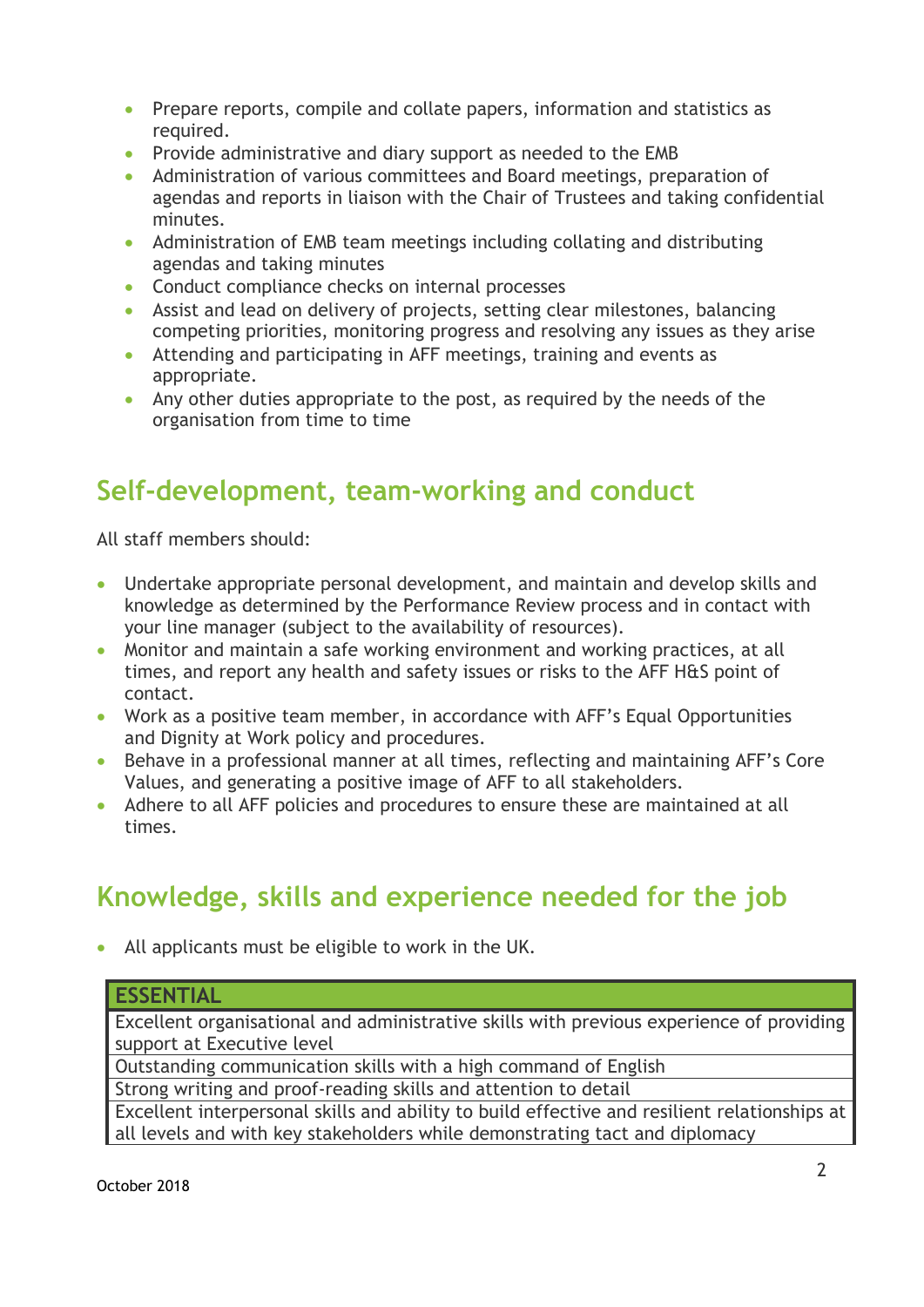Strong working knowledge of Microsoft Word and Outlook with accurate and wellpresented typing skills and ability to draft correspondence independently Resourceful under pressure and ability to prioritise a demanding workload Proven experience of servicing meetings including taking concise and accurate minutes Ability to act credibility with integrity and diplomacy at all time Empathy with and commitment to the aims and ethos of the AFF

Willing to work flexible hours as required

#### DESIRABLE

Experience of collating information, producing statistics and reports and issuing board papers

An understanding of good governance and compliance practice for charities

Understanding and current knowledge of Army life and its impact on families

An understanding of the impact of military and Government policies on Army families Project Management skills – knowledge of project management methodology and best practice.

Previous experience of leading/managing a project/workstream

### **What we do for you**

| When do I work?                              | During normal working hours, between 9am and 5pm, Monday<br>to Friday.                                                                                                                                                   |
|----------------------------------------------|--------------------------------------------------------------------------------------------------------------------------------------------------------------------------------------------------------------------------|
| Does AFF pay<br>overtime?                    | We don't pay overtime, but we do operate a Time Off in Lieu<br>(TOIL) policy.                                                                                                                                            |
| How much holiday<br>do I get?                | We give all staff 30 days' holiday a year plus public and bank<br>holidays (we adjust this pro-rata if you work fewer than 5 days<br>per week).                                                                          |
| <b>How will AFF review</b><br>my salary?     | A pay committee, made up of Trustees and the Chief Exec<br>(with contributions from senior managers), reviews pay<br>annually.                                                                                           |
| Will AFF help me<br>save for the future?     | Yes! AFF has a workplace pension scheme, which any staff<br>member can sign up to (staff earning more than £10,000 per<br>annum must be automatically enrolled into the workplace<br>pension scheme).                    |
| How will AFF help<br>with my<br>development? | Your induction will include time with your line manager, and<br>possibly work shadowing.<br>We offer internal training (1-2 times per year) and you will<br>receive an annual Performance Review with your line manager. |
|                                              |                                                                                                                                                                                                                          |